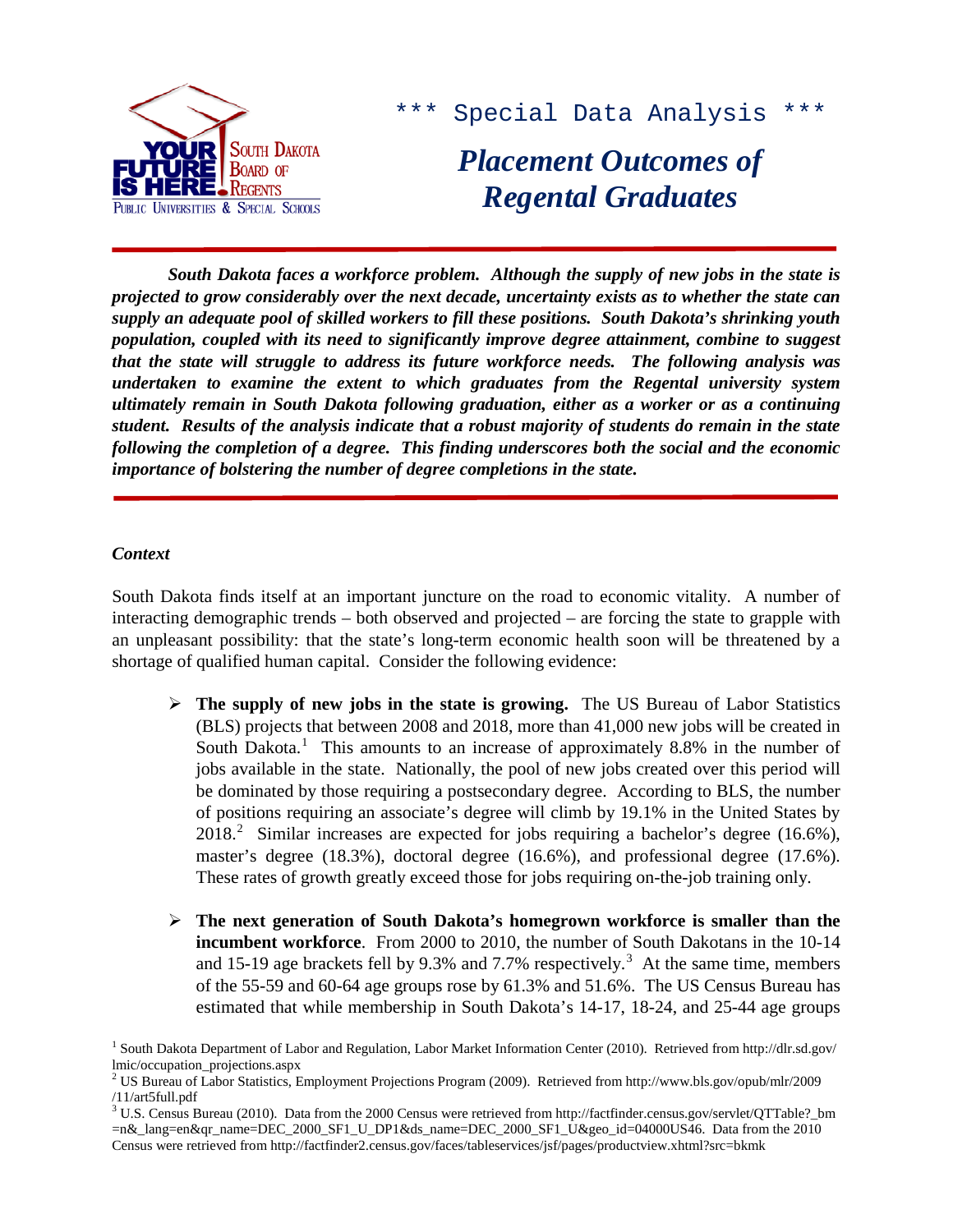will either remain flat or fall modestly between 2010 and 2030, the number of South Dakotans who are 65 or older will climb by a staggering  $61.7\%$ .<sup>[4](#page-1-0)</sup> From 2000 to 2030, South Dakota's median age will rise from 35.6 to 41.5.

 **South Dakota lags in educational attainment.** As of 2009, 25.1% of South Dakotans over 24 years old had earned a bachelor's degree or higher.<sup>[5](#page-1-1)</sup> South Dakota currently ranks 34<sup>th</sup> among all US states by this measure, falling short of the national rate of 27.9%. A mere 7.3% of South Dakotans hold an advanced degree, compared to 10.3% nationally; only six states had a lower proportion in 2009. Since 1990, improvements in the state's national standing in these measures have been marginal. South Dakota's comparative lack of educational attainment no doubt poses socioeconomic problems for the state's population, given the vast advantages in earning power held by postsecondary degree holders. The Bureau of Labor Statistics reports that in 2010 the median annual salary for high school graduates was \$32,677, compared to \$40,037 for associate's degree holders, \$54,184 for bachelor's degree holders, \$66,398 for master's degree holders, and \$80,910 for doctoral degree holders.<sup>[6](#page-1-2)</sup> In an increasingly knowledge-based, global economy, South Dakota's comparative lack of degree holders may place the state at a major competitive disadvantage.

These trends combine to form the image of a state on the brink of a workforce deficit. While *jobs* are the engine of economic growth, South Dakota's economic prospects would seem to hinge equally on the availability of skilled *workers*. If current trends persist, South Dakota's emerging workforce may be both numerically and educationally insufficient to meet the state's occupational demands. Such a condition might seriously undermine the state's long-term economic aspirations.

This looming problem is not without a solution. A defining characteristic of the SDBOR system lies in its efforts to strengthen the state's supply of human capital. The operations of the six Regental institutions are underpinned by a series of interconnected strategic initiatives aimed at improving socioeconomic conditions in the state. As presented in the Board's latest strategic plan, SDBOR has articulated its ambitions to take a proactive role in enhancing the state's economic resources by improving the educational attainment of South Dakota's workforce.

The Regental university system clearly will play a pivotal role in meeting the state's future skilled workforce needs. In this light, the study described in this report attempts to shed light on an obvious analytic question: How does the university system fare in its efforts to supply the state with an adequate pool of skilled workers?

<span id="page-1-1"></span><span id="page-1-0"></span><sup>&</sup>lt;sup>4</sup> US Census Bureau (2005). Retrieved from http://www.census.gov/population/www/projections/files/SummaryTabB1.pdf  $5$  US Census Bureau, Statistical Abstract of the United States: 2012 (2011). Retrieved from http://www.c stattab2012/tables/12s0233.pdf

<span id="page-1-2"></span><sup>6</sup> US Bureau of Labor Statistics (2011). Retrieved from http://www.bls.gov/emp/ep\_chart\_001.htm. Values reported by BLS are in the form of median weekly earnings; values were multiplied by 52.2 to calculate median annual earnings reported here.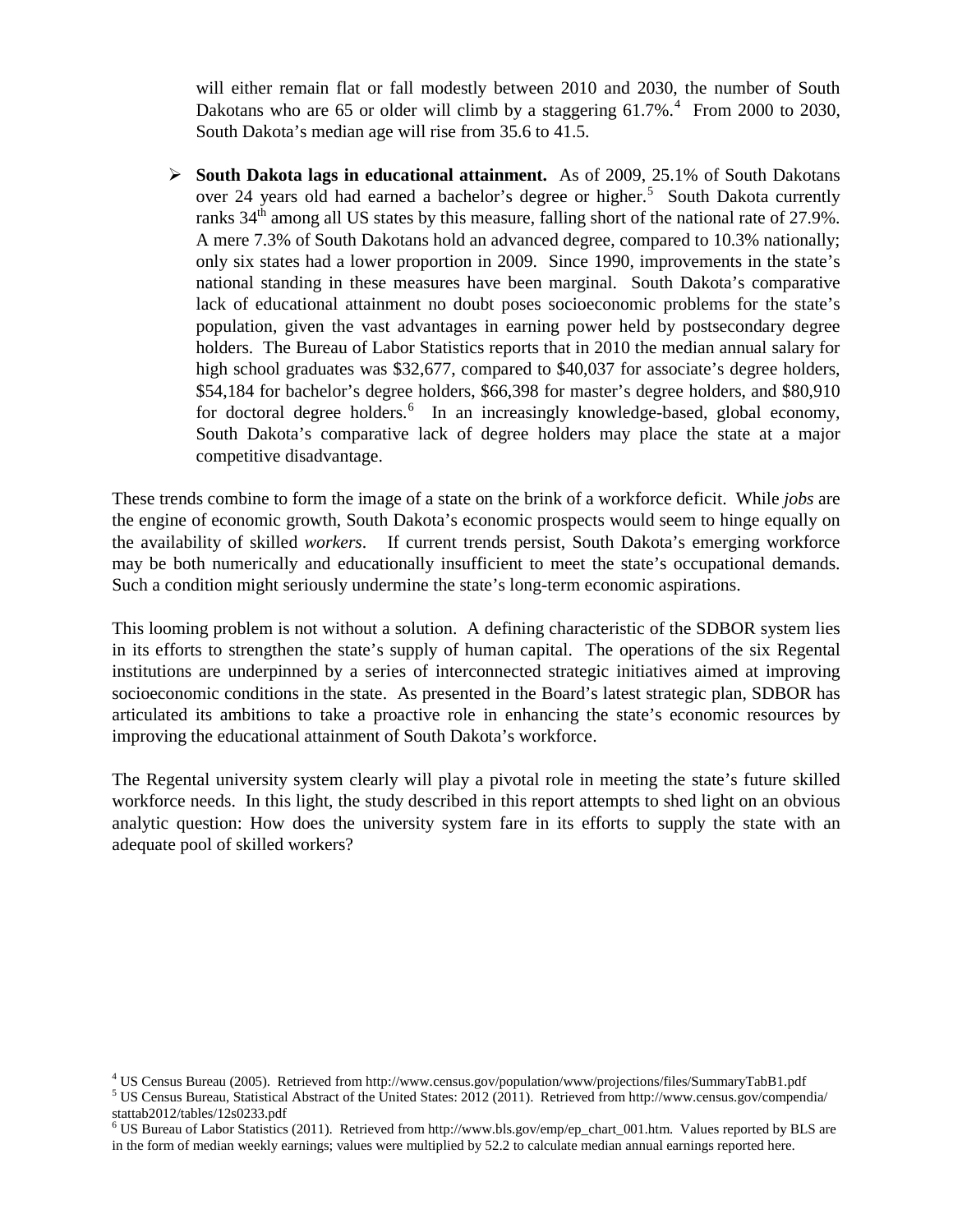## *Study Overview*

One method for assessing the university system's successes in fostering the state's skilled workforce is the analysis of the post-completion outcomes of Regental graduates. What becomes of students who complete degrees from the South Dakota university system? Examining the placement outcomes of Regental degree completers is vital for understanding SDBOR's contribution to the state's human capital. Consequently, this study centers on the analysis of placement data for recent undergraduate and graduate degree completers.

Of primary interest to this analysis is the extent to which Regental graduates either 1) *are hired into the South Dakota workforce* or 2) *continue their education by enrolling in post-graduation coursework* one year after graduation.

*"What becomes of students who complete degrees from the South Dakota university system? Examining the placement outcomes of Regental degree completers is vital for understanding SDBOR's contribution to the state's human capital."*

Data for this project are gathered

from three main sources: *Regents Information Systems* (RIS), the *South Dakota Department of Labor and Regulation* (DLR), and the *National Student Clearinghouse* (NSC). Analysis focuses on the placement outcomes of undergraduate and graduate degree completers from the FY2011 SDBOR graduate cohort  $(n=5,571)$  $(n=5,571)$  $(n=5,571)$ .<sup>7</sup>

In the initial step of the placement search, DLR employment data systems are queried to determine the first-year job placement outcomes of all recent (FY2011) degree completers identified by RIS.<sup>[8](#page-2-1)</sup> For each degree completer in the RIS dataset, DLR provides industry and wage data for up to three in-state job placements. Next, the same graduate list is submitted to the NSC to gather enrollment information on any students attempting collegiate coursework after (Regental) graduation.<sup>[9](#page-2-2)</sup> The resultant NSC dataset contains institutional information for each student matriculating to an NSC-reporting college or university.

*It is important to note at the outset that "placement rates" cited in this report do not account for degree completers who are hired out-of-state, are self-employed, are employed by the federal government (including armed services), or are employed or enrolled outside the threemonth query window used by DLR and NSC. It also should be noted that some postsecondary institutions do not report enrollment information to NSC. The rates presented in this analysis are, then, conservative estimates of actual completer placement.* 

<span id="page-2-0"></span> $<sup>7</sup>$  Fiscal years include data from summer, fall, and spring terms. Consequently, the FY2011 cohort comprises graduates from</sup> SU2010, FA2010, and SP2011. All degree completion data were provided by RIS. Cohort counts may not match Fact Book figures precisely due to differing unduplication procedures; in this analysis, each cohort member is included once per institution per degree per term.

<span id="page-2-1"></span> $8$  For record searches performed by both the DLR and the NSC, matched records are sought for a one-quarter (three-month) window one year following a student's Regental graduation date. Any employment/enrollment data returned for this time period – including part-time employment/enrollment – are included in the analysis.

<span id="page-2-2"></span> $9$  As of Fall 2013, approximately  $n=3,500$  US postsecondary institutions reported enrollment data to NSC. NSC asserts that its roll of participating institutions accounts for over 98 percent of all US college students.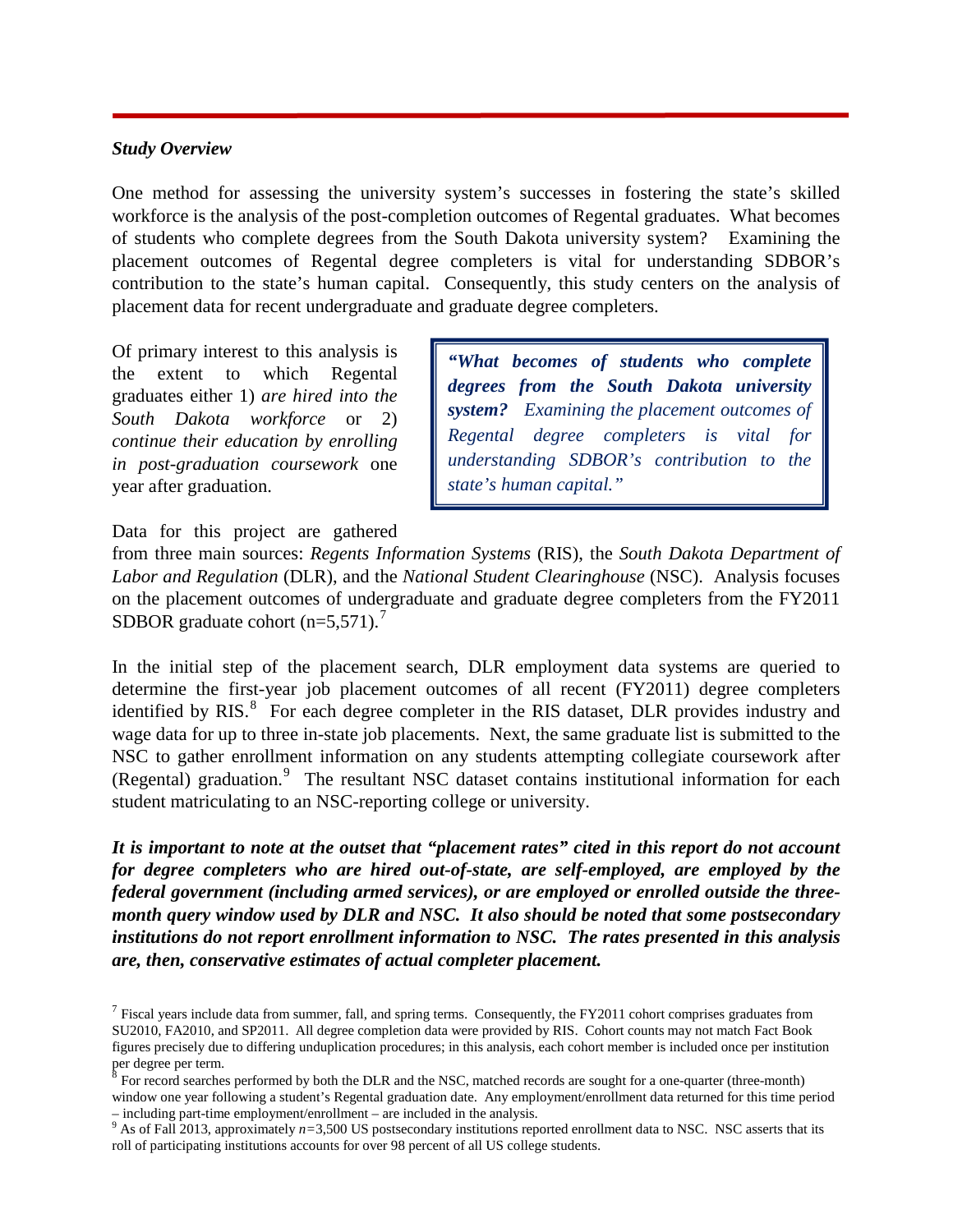# *Analysis: All Students*

Of the *n=*5,571 degree completers in the FY2011 graduation cohort, 65.1% (*n=*3,625) were found to be either employed in South Dakota or enrolled in a post-secondary institution (in any state) one year after graduation (see Figure 1, Table 1).<sup>10</sup> More specifically, 54.5% of Regental graduates had been hired into the South Dakota workforce, while an additional 10.5% had enrolled in further collegiate coursework. Undergraduate-level completers produced a higher net placement rate than did graduate-level completers (68.0% vs. 55.7%).

Figure 2 (next page) indicates that the FY2011 cohort's net placement rate of 65.1% is consistent with rates recorded by other recent cohorts. Yet because these rates refer to increasingly larger cohorts, the *number* of placed students has climbed steadily since FY2006.



| Table 1<br><b>Placement of Regental Graduates by Level</b><br><b>FY2011 Cohort, 1-Year Placement</b> |       |           |       |  |  |  |  |  |
|------------------------------------------------------------------------------------------------------|-------|-----------|-------|--|--|--|--|--|
| <b>Outcome</b>                                                                                       | UG    | <b>GR</b> | All   |  |  |  |  |  |
| <b>Employed/Enrolled</b>                                                                             | 68.0% | 55.7%     | 65.1% |  |  |  |  |  |
| Not Placed*                                                                                          | 32.0% | 44.3%     | 35.0% |  |  |  |  |  |
| Total(n)                                                                                             | 4,235 | 1,336     | 5,571 |  |  |  |  |  |

| <i><b>Outcome</b></i> |          | $\overline{UG}$ | <b>GR</b> | All   |
|-----------------------|----------|-----------------|-----------|-------|
| <b>Employed</b>       |          | 56.4%           | 48.4%     | 54.5% |
| <b>Enrolled</b>       |          | 11.6%           | 7 3%      | 10.5% |
| Not Placed*           |          | 32.0%           | 44.3%     | 35.0% |
|                       | Total(n) | 4.235           | 1,336     | 5,571 |

*\* Also includes all graduates who were employed out-of-state, were selfemployed, were employed by the federal government (including armed services), or were employed or enrolled outside the three-month query window.*

 $\bar{z}$ 

<span id="page-3-0"></span> $10$  Altogether, 54.5% of cohort members were found to be employed in South Dakota, and 20.3% were found to be enrolled in subsequent postsecondary work. Graduates who were found to be both employed *and* enrolled are reported under the "Employed" category in this report.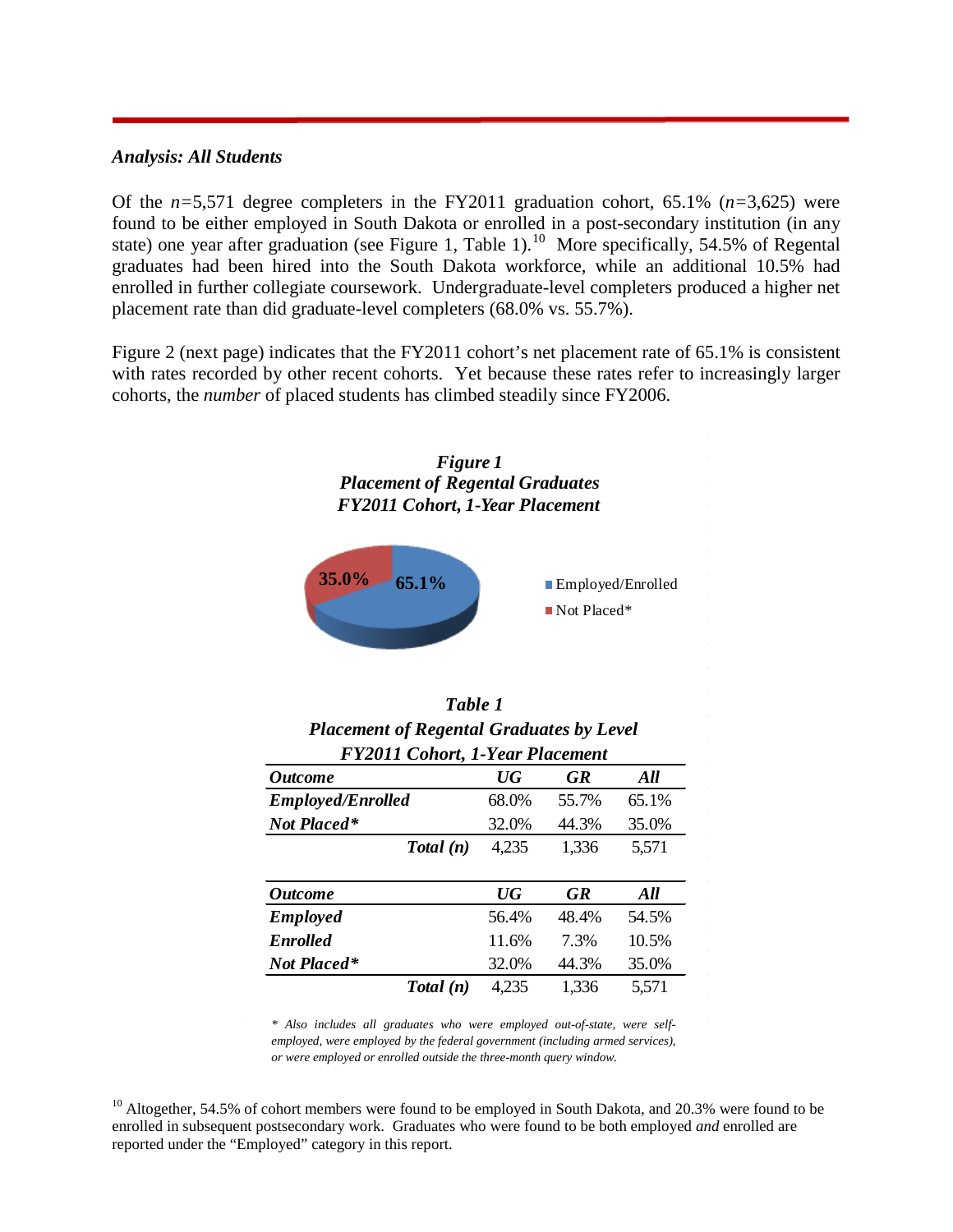







# *Placements in South Dakota*

Looking at in-state placements only, Figure 3 indicates that 59.7% (*n=*3,323) of FY2011 Regental graduates were placed in South Dakota, either by employment or by enrollment. Again, because of the steadily increasing size of the university system's graduation cohorts, the number of placed students has notched up each year since FY2006.







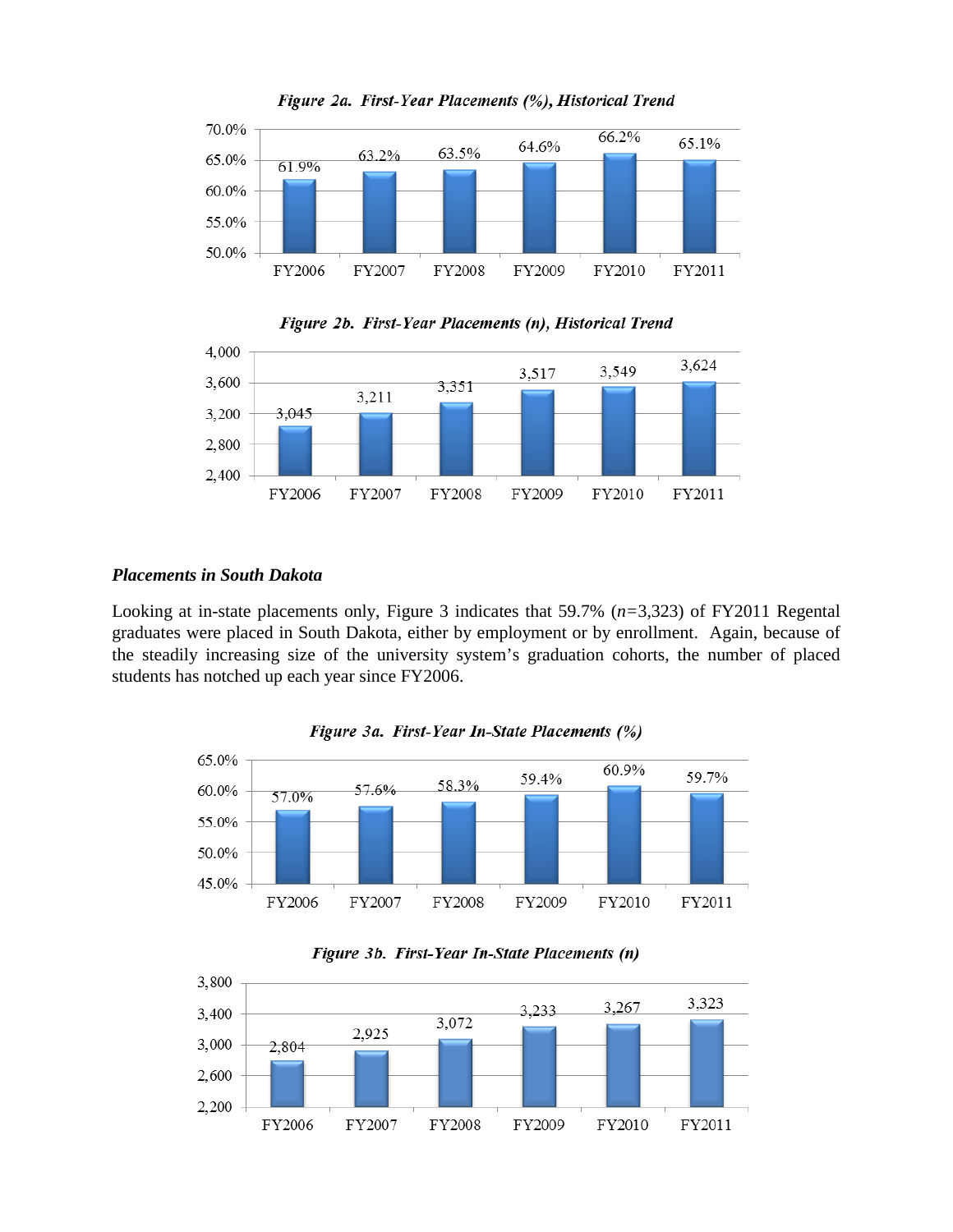Table 2 breaks down in-state placements by student state of origin. Among those completers matriculating from South Dakota, the in-state rate was 71.7%; among all other completers, this figure was 32.8%. *In practical terms, this means that more than 70 percent of in-state students graduating from a Regental institution will remain in South Dakota after graduation, either to work or to pursue additional education. The same can be said of more than 30 percent of outof-state students, meaning that approximately 3 of every 10 out-of-state students the Regental system is able to attract ultimately will remain in the state following graduation.* Overall, these results are encouraging, and illustrate the state's current ability to retain a substantial segment of its own college completers. *Sustaining (and improving) these post-graduate placement rates will represent a key driver of the state's success in ongoing workforce development efforts.* 

| Table 2                                      |
|----------------------------------------------|
| <b>In-State Placement by State of Origin</b> |
| <b>FY2011 Cohort, 1-Year Placement</b>       |

| State of Origin $\rightarrow$  | from SD | not from SD | <b>T</b> otal |  |  |  |  |  |
|--------------------------------|---------|-------------|---------------|--|--|--|--|--|
| <b>Employed/Enrolled in SD</b> | 71.7%   | 32.8%       | 59.7%         |  |  |  |  |  |
| <b>Not Placed in SD</b>        | 28.3%   | 67.2%       | 40.4%         |  |  |  |  |  |
| Total(n)                       | 3,844   | 1.727       | 5,571         |  |  |  |  |  |

Looking further at FY2011 Regental degree completers *originating in South Dakota*, Table 3 (next page) shows that 73.0% (*n*=2,182) of these graduates were – one year after graduation – either employed or enrolled in additional post-secondary schooling in South Dakota (67.4% employed, 5.6% enrolled).<sup>11</sup> Table 4 indicates again that in-state placement rates were lower for out-of-state students, particularly among graduate students. For example, only 21.6% of out-ofstate graduate-level degree completers from the FY2011 cohort remained in the state one year after graduation.

That graduate students would show lower rates of in-state placement perhaps should not be surprising, given that the specialized nature of many graduate degree programs require correspondingly specialized job opportunities (which in some cases may be limited in South Dakota). However, it is important to note that the *n*-values associated with this group are relatively small in comparison with the demographic groups (e.g., in-state undergraduates) that tend to remain in the state with dramatically higher frequency.

<span id="page-5-0"></span><sup>&</sup>lt;sup>11</sup> The designation "originating in South Dakota" refers to those degree completers for whom the original RIS dataset indicated either 1) being listed as a South Dakota resident at the time of graduation, or 2) having graduated from a South Dakota high school.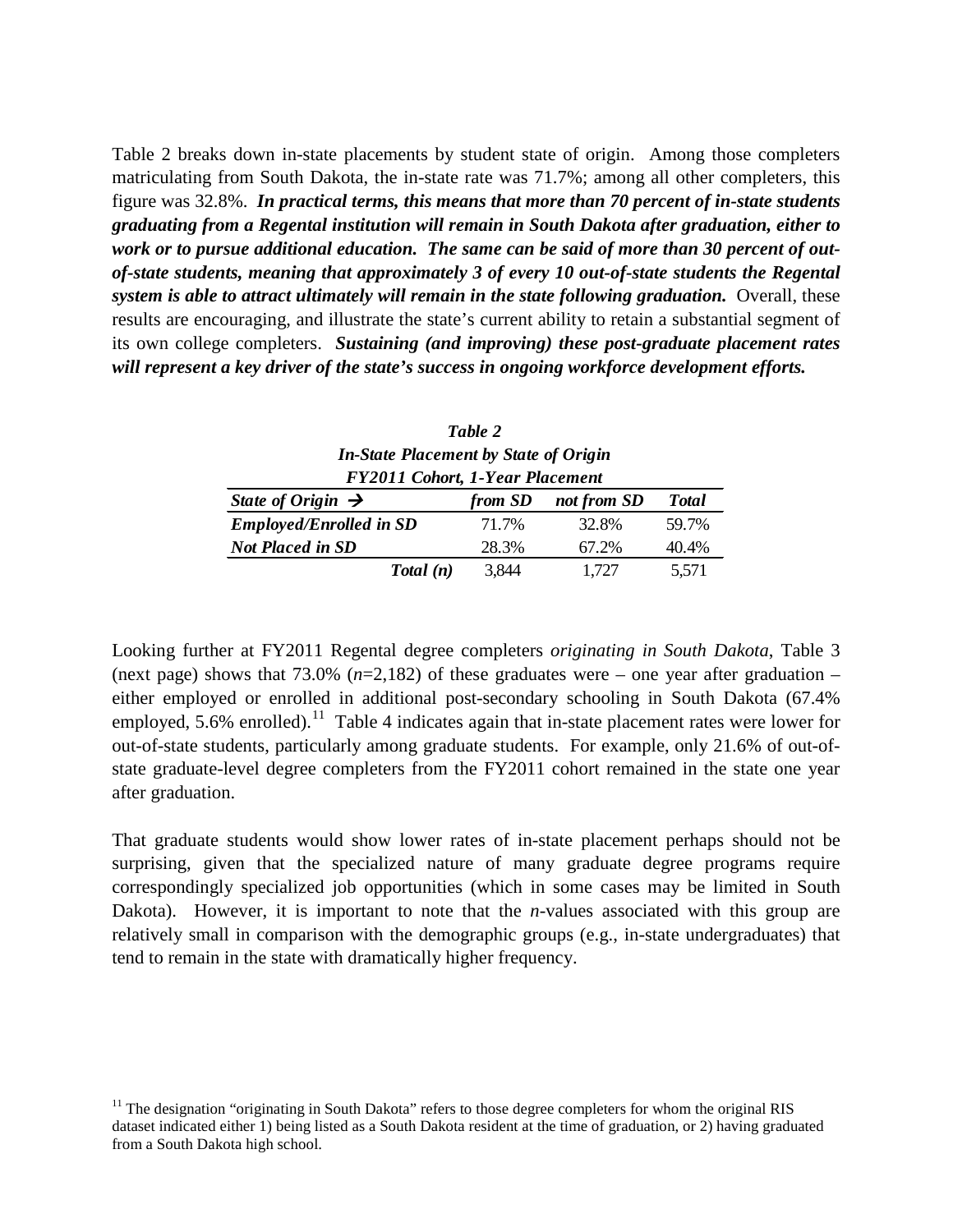#### Figure 4 **In-State Placement of Graduates (from SD)** FY2011 Cohort, 1-Year Placement



#### Figure 5 In-State Placement of Graduates (not from SD) FY2011 Cohort, 1-Year Placement



*Table 3 In-State Placement of Graduates (from SD) by Level FY2011 Cohort, 1-Year Placement*

*FY2011 Cohort, 1-Year Placement In-State Placement of Graduates (not from SD) by Level*

*Table 4*

|          |                                 |           |       | r 1 2011 Conort, 1-1 ear Placement |                                   |                      |       |  |  |
|----------|---------------------------------|-----------|-------|------------------------------------|-----------------------------------|----------------------|-------|--|--|
|          | $\boldsymbol{U} \boldsymbol{G}$ | <b>GR</b> | All   | <i><b>Outcome</b></i>              | $\overline{U}G$                   | <b>GR</b>            | All   |  |  |
|          | 73.0%                           | 67.3%     | 71.7% | <b>Employed/Enrolled in SD</b>     | 37.1%                             | 21.6%                | 32.8% |  |  |
|          | 27.0%                           | 32.7%     | 28.3% | <b>Not Placed in SD</b>            | 62.9%                             | 78.4%                | 67.2% |  |  |
| Total(n) | 2.990                           | 854       | 3,844 |                                    | 1,245                             | 482                  | 1,727 |  |  |
|          | $\boldsymbol{U} \boldsymbol{G}$ | <b>GR</b> | All   | <i><b>Outcome</b></i>              | $\overline{U}G$                   | <b>GR</b>            | All   |  |  |
|          | 67.4%                           | 66.0%     | 67.1% | <b>Employed in SD</b>              | 30.1%                             | 17.2%                | 26.5% |  |  |
|          | 5.6%                            | 1.3%      | 4.6%  | <b>Enrolled in SD</b>              | 7.0%                              | 4.4%                 | 6.3%  |  |  |
|          | 27.0%                           | 32.7%     | 28.3% | <b>Not Placed in SD</b>            | 62.9%                             | 78.4%                | 67.2% |  |  |
| Total(n) | 2.990                           | 854       | 3,844 |                                    | 1,245                             | 482                  | 1,727 |  |  |
|          | <b>Employed/Enrolled in SD</b>  |           |       |                                    | r 12011 Conort, 1-1 ear Flacement | Total(n)<br>Total(n) |       |  |  |

## *Placement Locations*

Enrollment and employment placements are further explored in Table 5 and Table 6, which provide lists of the top placement destinations of Regental graduates from the FY2011 cohort. Table 5 indicates that a majority of students enrolling in additional post-graduation education did so at an institution in South Dakota. Of the *n=*1,131 graduates from the FY2011 cohort who enrolled in a post-secondary institution one year after graduation, 68.4% were enrolled at an instate institution.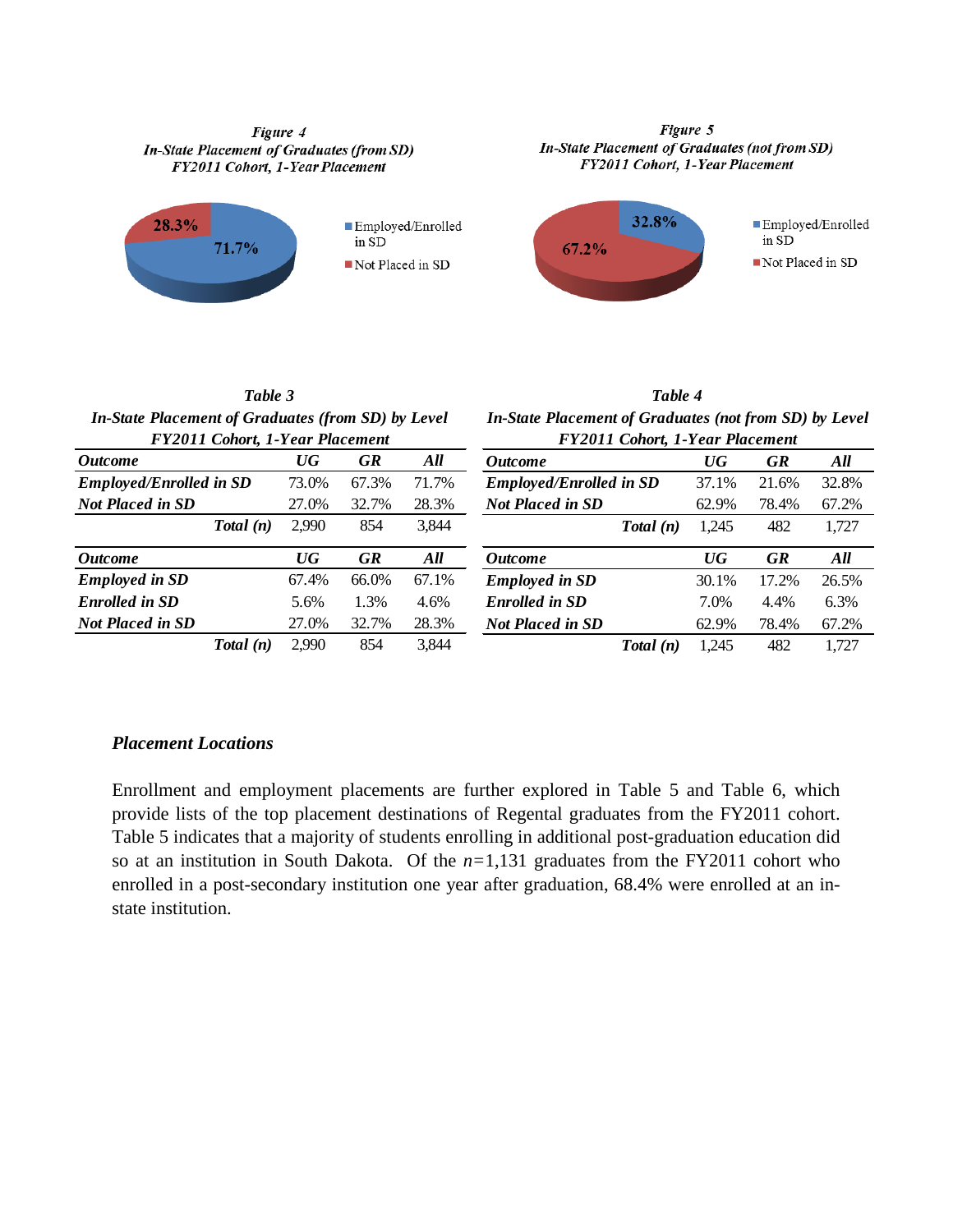*Enrollment by Inst. State and State of Origin In-State In-State and State of Origin FY2011 Cohort, 1-Year Placement FY2011 Cohort; 1-Year Placement*

| Table 5                     | Table 6                                                   |
|-----------------------------|-----------------------------------------------------------|
| . State and State of Origin | In-State Employment by Sector (NAICS) and State of Origin |
| rt, 1-Year Placement        | <b>FY2011 Cohort</b> ; 1-Year Placement                   |

|                     |              |     | SD         |     | not SD |                                             |     | SD     |          | not SD  |
|---------------------|--------------|-----|------------|-----|--------|---------------------------------------------|-----|--------|----------|---------|
| <b>State</b>        |              | (n) | (%)        | (n) | (%)    | <b>Industrial Sector</b>                    | (n) | (%)    | (n)      | (%)     |
| <b>South Dakota</b> |              | 583 | 53.2%      | 190 | 75.3%  | <b>Health Care and Social Assistance</b>    | 756 | 29.3%  | 119      | 26.0%   |
| <b>Minnesota</b>    |              | 19  | 6.2%       | 22  | 2.5%   | <b>Educational Services</b>                 | 567 | 22.0%  | 79       | 17.3%   |
| Nebraska            |              | 23  | 4.5%       | 16  | 3.0%   | <b>Retail Trade</b>                         | 209 | 8.1%   | 48       | 10.5%   |
| <b>Iowa</b>         |              | 20  | 4.8%       | 17  | 2.6%   | <b>Public Administration</b>                | 164 | 6.4%   | 26       | 5.7%    |
| <b>North Dakota</b> |              | 16  | 2.2%       | 8   | 2.1%   | <b>Manufacturing</b>                        | 136 | 5.3%   | 42       | 9.2%    |
| Colorado            |              | 11  | 2.2%       | 8   | 1.4%   | <b>Finance and Insurance</b>                | 143 | 5.6%   | 24       | 5.2%    |
| <b>Kansas</b>       |              | 11  | 1.7%       | 6   | 1.4%   | <b>Accommodation and Food Services</b>      | 132 | 5.1%   | 28       | 6.1%    |
| <b>Illinois</b>     |              | 6   | 2.5%       | 9   | 0.8%   | Professional, Scientific, & Technical       | 116 | 4.5%   | 29       | 6.3%    |
| Wyoming             |              | 5   | 2.8%       | 10  | 0.7%   | <b>Admin and Support</b>                    | 82  | 3.2%   | 14       | 3.1%    |
| Arizona             |              | 12  | 0.6%       | 2   | 1.6%   | <b>Wholesale Trade</b>                      | 61  | 2.4%   | 14       | 3.1%    |
| California          |              | 8   | 1.7%       | 6   | 1.0%   | <b>Construction</b>                         | 53  | 2.1%   | 6        | 1.3%    |
| Texas               |              | 4   | 2.2%       | 8   | 0.5%   | Arts, Entertainment, and Recreation         | 33  | 1.3%   | 10       | 2.2%    |
| <b>Ohio</b>         |              | 2   | 2.0%       | 7   | 0.3%   | <b>Other Services</b>                       | 37  | 1.4%   | 5        | 1.1%    |
| <b>Idaho</b>        |              | 3   | 1.4%       | 5   | 0.4%   | <b>Information</b>                          | 33  | 1.3%   | 3        | 0.7%    |
| <b>Montana</b>      |              | 4   | 1.1%       | 4   | 0.5%   | <b>Transportation and Warehousing</b>       | 20  | 0.8%   | 4        | 0.9%    |
| Kentucky            |              | 4   | 0.8%       | 3   | 0.5%   | <b>Real Estate and Rentals, and Leasing</b> | 9   | 0.4%   | 3        | 0.7%    |
| <b>Florida</b>      |              | 2   | 1.1%       | 4   | 0.3%   | Agriculture, Forestry, Fishing, & Hunting   | 8   | 0.3%   | 3        | 0.7%    |
| <b>Missouri</b>     |              | 4   | 0.6%       | 2   | 0.5%   | <i><b>Utilities</b></i>                     | 10  | 0.4%   | $\theta$ | $0.0\%$ |
| <b>New York</b>     |              | 4   | 0.6%       | 2   | 0.5%   | <b>Management of Compani</b>                | 5   | 0.2%   | 1        | 0.2%    |
| <b>All Others</b>   |              | 33  | 7.8%       | 28  | 4.3%   | Mining, Quarrying, Oil, & Gas               | 3   | 0.1%   | $\Omega$ | $0.0\%$ |
|                     | <b>Total</b> |     | 774 100.0% | 357 | 100.0% | <b>Total</b> 2,577                          |     | 100.0% | 458      | 100.0%  |

With respect to vocational placements, Table 6 shows that the *health care* and *educational services* industrial sectors attracted the largest proportions of FY2011 Regental degree completers who found employment in South Dakota.<sup>[12](#page-7-0)</sup> Importantly, the ordering of these industrial areas is illustrative of the social and economic benefits that flow from the retention of college graduates. Both of the two highest-ranked sectors (health care and education) are close analogs to occupations that have been projected by the South Dakota Department of Labor and Regulation to be highly demanded in the state through  $2018<sup>13</sup>$ . That the Regental system has shown a capacity to produce and maintain a large number of graduates in these areas speaks to the university system's responsiveness to the workforce needs of the state.

<span id="page-7-1"></span><span id="page-7-0"></span><sup>&</sup>lt;sup>12</sup> Areas are binned in Table 6 by two-digit federal NAICS (North American Industry Classification System) code. <sup>13</sup> South Dakota Department of Labor and Regulation, Labor Market Information Center (2010). Retrieved fro http://dlr.sd.gov/lmic/occupation\_projections\_high\_demand\_all.aspx